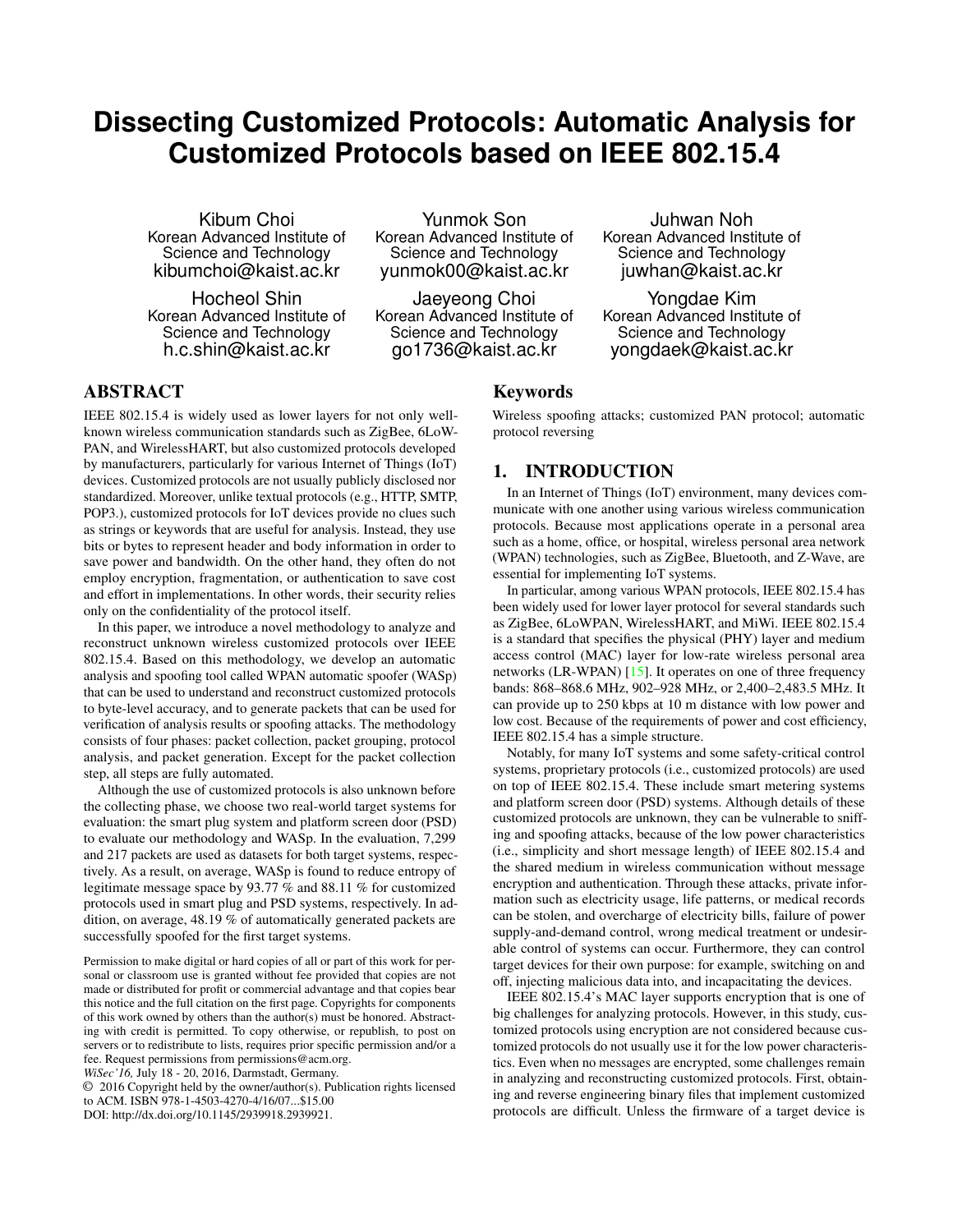opened on the Internet, to obtain firmware, physical access to the device, and even in such a case, desoldering a memory or processor chip may be required. Even after obtaining the firmware, manual protocol reverse engineering is inefficient and time-consuming. While automatic reverse engineering has garnered considerable attention these days, it only supports popular architectures such as x86 or ARM. Second, wireless custom protocols use binary formats because of low-power consumption requirements, instead of using text data such as keywords. Because packet length is directly associated with power consumption, these protocols use fields that are as short as possible to represent various fields and commands. Finally, even after reverse engineering the protocol, evaluating analysis results is difficult due to the absence of ground truth.

The goal of this study is to analyze and reconstruct packet formats for customized protocols built on top of IEEE 802.15.4 standard. In addition, we aim to generate spoofing packets for the protocol. For these goals, we designed a novel methodology and developed an automatic analysis tool named WPAN automatic spoofer (WASp) based on the methodology. Our analysis and reconstruction methodology consists of four phases: packet collection, packet grouping, protocol analysis, and packet generation. Packet collection refers to the manual wireless channel sniffing process that must be conducted in carefully controlled conditions. This directly affects the effectiveness of analysis because critical factors such as the number of collected packets, the number of transceivers, and expected operations are bounded in this phase. The other three phases are fully automated. Initially, WASp groups packets according to crucial information from packet headers. For each packet group, the tool analyzes MAC layer data reuse (e.g., address field), byte-level entropy, the range of each byte column, and the existence of a cyclic redundancy check (CRC). In the second step, the tool combines results of all tests and generates scored analysis reports for every packet group using our scoring algorithm. Finally, for reports with a high score, it generates feasible packet lists for spoofing.

Our system is closely related to that of Netzob [\[4\]](#page-10-1), which aims to analyze and cluster the protocol by considering semantic information embedded in TCP/IP layer. While both Netzob and WASp target customized protocols, the main difference between them is the layer they are targeting. Netzob targets protocols on top of the TCP/IP layer, whereas WASp targets protocols built on top of the MAC layer of IEEE 802.15.4 which contains much less information then the TCP/IP layer. In other words, Netzob mainly relies on semantic information existing in TCP/IP. Therefore, we believe critical changes for Netzob are required to achieve the same goal as that of WASp.

To evaluate WASp, we used two commercial target systems, including a smart plug system for home use and a PSD system in a subway system. WASp automatically analyzes collected packets based on characteristics of customized protocols by deriving various parameters including n-gram and entropy. The results of our evaluation show that, for a smart plug system, the tool reduces an average of 93.77 % of the entropy for a customized protocol and provides possible rules to construct spoofing payload at a 48.19 % average success rate. In other words, we can control the power supply of devices connected to a smart plug using automatically generated spoofing packets. We could not perform our attack on a PSD system, because of legal and safety concerns. However, an average of 88.11 % of the entropy is reduced for PSD's customized protocol. Note that all vulnerabilities are responsibly disclosed to the agencies in advance. Our study contributes the following:

• We derive a general analysis methodology for customized protocols on top of IEEE 802.15.4, which is far different from that of typical network packet analysis.

- We build an automatic protocol analyzer and prove the possibility of automated protocol reverse engineering against wireless customized protocols.
- We show that taking control of applications using automatically generated spoofing packets by our tool is possible.

The remainder of the paper is organized as follows. [Section 2](#page-1-0) summarizes existing research related to automatic protocol analysis and compares these studies to our own. [Section 3](#page-2-0) provides information about customized protocols on top of IEEE 802.15.4. [Section 4](#page-3-0) explains the concept of our design to analyze target protocols and the basic concept of our automatic analysis. The detailed implementation and algorithms of our methodology are described in [Section 5.](#page-4-0) In [Section 6,](#page-7-0) we present the results of automatic analysis and spoofing on two commercial systems. We discuss limitations of this study in [Section 7.](#page-9-0) We conclude the study in [Section 8.](#page-9-1)

#### <span id="page-1-0"></span>2. RELATED WORK

Because of the massive increase in the number of network protocols, including that of malware and botnets, security researchers have tried to automate protocol reverse engineering. Automated protocol reverse engineering has been used for deep packet inspection, intrusion detection or prevention, and automatic packet generation for fuzzing and replay attacks. We can classify it into two major categories: program-based and trace-based analyses. In addition to these two, protocol fuzzing is somewhat related to our automatic spoofing packet generation.

Studies on program-based analysis have attempted to analyze target protocols on a binary program and some of its input traces. For example, studies have analyzed processes that occur as a result of input messages to a server or client programs. By contrast, studies on trace-based analysis reverse engineer only with network traces of target protocols. Finally, studies on protocol fuzzing tests a target system by injecting many packets that resemble legitimate ones.

#### 2.1 Program-Based Analysis

First, program-based research analyzes customized protocols based on program implementation. RolePlayer [\[9\]](#page-10-2) and AutoFormat [\[17\]](#page-10-3) attempt protocol parsing using a context-aware monitored execution. Polyglot [\[6\]](#page-10-4), Tupni [\[10\]](#page-10-5), Reformat [\[23\]](#page-10-6), Dispatcher [\[5\]](#page-10-7), and Prospex [\[7\]](#page-10-8) can be classified as a taint analysis using semantic program information. Because these programs use keywords or separators to identify fields, analysis is much simpler. In addition, they can monitor program flow according to specific message inputs. These cause the relation between parsed fields and their real meaning to be clearer than when employing network trace only approaches. This paper focuses on trace-based analysis, and program-based analysis is out-of-scope for this paper. Nonetheless, as we discussed in the introduction, program-based analysis is difficult and timeconsuming.

#### 2.2 Trace-based Analysis

Trace-based research analyzes network packet traces without any prior knowledge about the program that generates the packets, which can be divided into two types. The first type is reverse engineering against textual protocols such as HTTP or SMTP. Discoverer [\[8\]](#page-10-9), Reverx [\[1\]](#page-10-10), ProDecorder [\[22\]](#page-10-11), SANTaClass [\[20\]](#page-10-12), and ProWord [\[25\]](#page-10-13) fall into this type. These programs try to extract fields by parsing keywords. For example, keywords such as "GET" and "POST" in HTTP have specific delimiters or a similar interval. However, wireless customized protocols mostly use binary data for energy efficiency. Therefore, keyword parsing methods from these kind of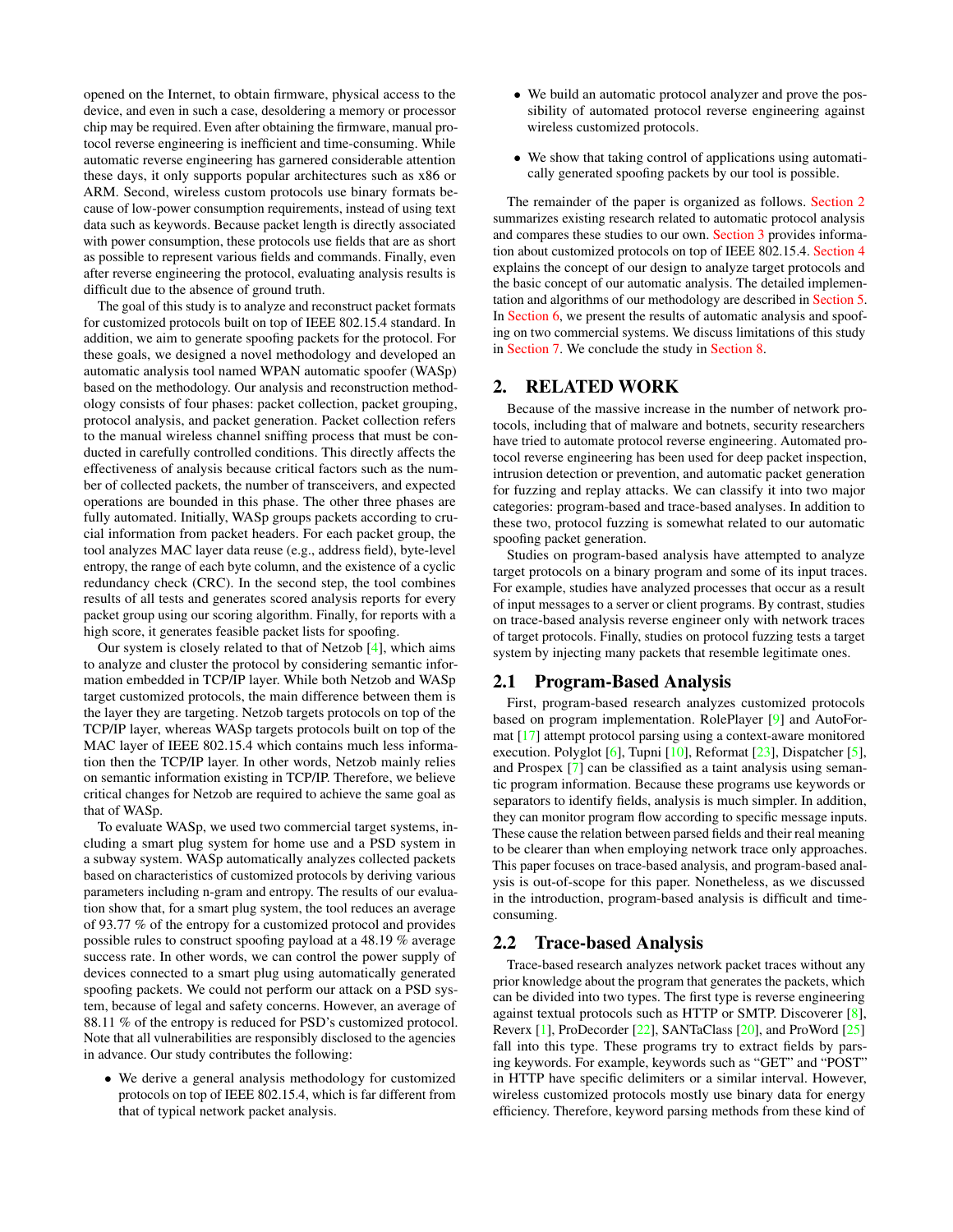Table 1: Comparison studies closely related to WASp

<span id="page-2-1"></span>

|                 | Target                | <b>Purpose</b>                 | <b>Characteristics</b>                            |
|-----------------|-----------------------|--------------------------------|---------------------------------------------------|
| PROVEX [19]     | Botnet C&C<br>traffic | <b>Botnet</b><br>detection     | • Byte value distribution<br>• Signature creation |
| ProGraph [14]   | General<br>traffic    | Analysis and<br>classification | • Graph signature extraction                      |
| Netzob $[4]$    | General<br>traffic    | Analysis and<br>classification | • Need semantic information                       |
| FieldHunter [2] | General<br>traffic    | Analysis and<br>classification | • Partial field extraction                        |

textual protocol analysis are difficult to be used for reverse engineering wireless customized protocol.

The second type studies against binary protocols. PROVEX [\[19\]](#page-10-14) extracts botnet C&C traffic signature based on byte distribution, and ProGraph [\[14\]](#page-10-15) tries to infer protocol message formats by exploiting intra-packet dependency derived from constructing a graphical model. However, both of these programs passively analyze given network traces, and limit their application to either classification of network traces or generation of network signature for protocol detection. FieldHunter  $[2]$  and Netzob  $[4]$ , can be used for both binary and textual formatted protocols by utilizing semantic information. However, FieldHunter extracts only partial fields such as message type and length, which can be distinguished by means of statistical characteristics, and skips unidentified fields.

As previously discussed, Netzob is closely related to our system, WASp. First, it uses not only syntactic information (e.g., encoding, checksums, and IP addresses), but also semantic information (e.g., file read/write and listing directories) to extract a message structure with high accuracy. Second, during analysis, it filters out samples considered to be noisy in order to improve clustering output. Finally, it clusters acquired target samples with available syntactic and semantic information, and infers important characteristics of sub-message fields such as value, offset, and size. However, Netzob is considerably different from WASp regarding the base information it uses and its output. First, Netzob depends on higher layer information (i.e., network and transport layers) compared to WASp. Specifically, it refers to well-known field values (e.g., IPv4 addresses, TCP port numbers) of specific implementations of such layers (i.e., IP and TCP) to infer the structure of the target protocol. Therefore, Netzob would require an overhaul to analyze IEEE 802.15.4 customized protocols that WASp targets. Second, Netzob infers only the structure of the target protocol and does not generate packets that can be directly spoofed to targets. It lacks the packet generation engine present in WASp, which automatically assembles spoofing packets based on analyzed field information. [Table 1](#page-2-1) summarizes comparison between these four systems.

#### 2.3 Protocol Fuzzing

Protocol fuzzing is a type of fuzz testing that generates invalid or unexpected packets and injects them into a target system. An effective fuzzer for security testing must be designed with deep understanding of the target protocol as well as require automatic packet generation for security attacks.

For example, by collecting transmitted packets from a target system, SECFUZZ [\[21\]](#page-10-17) tests known security protocols such as internet key exchange (IKE). It generates packets based on the assumption that the fuzzer has necessary information related to decryption such as encryption keys and nonces. In particular, it finds vulnerabilities automatically by attaching a dynamic memory analytical tool. Asp-Fuzz [\[16\]](#page-10-18) and regression finite state machine (RFSM) fuzzer [\[26\]](#page-10-19) test state-aware complex protocols, and they establish their respec-

<span id="page-2-2"></span>

|                      |                                |                 |                          | MAC Header         |                               | <b>Customized Protocol</b> |            |
|----------------------|--------------------------------|-----------------|--------------------------|--------------------|-------------------------------|----------------------------|------------|
|                      |                                |                 | 2 byte                   | 1 byte             | $4 - 20$ byte                 | $n < 105$ byte             | 2 byte     |
|                      |                                |                 | Frame<br>Control         | Sequence<br>Number | <b>Address</b><br>Information | <b>MAC Layer Payload</b>   | <b>FCS</b> |
| PHY Header           |                                |                 |                          |                    |                               |                            |            |
| 4 byte               | 4 byte                         | 4 byte          | MAC Layer                |                    |                               |                            |            |
| Preamble<br>Sequence | Start of<br>Frame<br>Delimiter | Frame<br>Length | <b>PHY Layer Payload</b> |                    |                               |                            |            |
| PHY Layer            |                                |                 |                          |                    |                               |                            |            |

Figure 1: IEEE 802.15.4 data frame format (PHY and MAC layers) with customized protocol as an upper layer

tive state machine models to represent the states and transitions of a target protocol. Thus, they can generate packets using anomalous data as well as the order of those packets. However, these fuzzers are not adequate to analyze customized protocols based on IEEE 802.15.4. They cannot analyze customized protocols because they require prior knowledge of target protocols. AutoFuzz [\[13\]](#page-10-20) constructs a generic message sequence (GMS), an array list of static and variable data fields. It then generates packets by fixing data in static data fields and changing data in variable data fields. Although AutoFuzz does not require prior knowledge, its targets are textual protocols. Therefore, applying it to wireless binary-based customized protocols is difficult.

## <span id="page-2-0"></span>3. BACKGROUND

In this section, we explain the basic information of the IEEE 802.15.4 architecture and data frame format. We also define a customized protocol based on IEEE 802.15.4 as our target protocol.

#### 3.1 IEEE 802.15.4

IEEE 802.15.4 is a standard that defines lower layer protocols for WPAN communications that use frequency bands of 868–868.6, 902–928, or 2,400–2,483.5 MHz. It mainly focuses on low-speed and low-power communication between wireless devices. Although WiFi offers high-speed solutions, IEEE 802.15.4 requires much less power and focuses on home-range devices. Essentially, it supports a communication range of 10 m, and a transfer rate of 250 kbps. Even if low power consumption is one of its main features, extremely low manufacturing and operation costs are also the chief features of IEEE 802.15.4. Furthermore, technological simplicity and flexibility make it adaptable to various wireless communication protocols. For example, well-known protocols, such as ZigBee, 6LoWPAN, WirelessHART, have been developed based on the IEEE 802.15.4 standard.

#### *3.1.1 Architecture*

The IEEE 802.15.4 architecture consists of only two layers: PHY and MAC. The PHY layer defines the physical specifications to transmit and receive radio frequency (RF) signals through a physical transmission medium. The MAC layer provides a reliable link between two nodes and is responsible for the following: encoding digital bits into packet frames for transmission, decoding them in order to receive frames, and controlling access to data in a network. This architecture is used not only for the lower layer of well-known wireless communication standards, but also for publicly unknown customized protocols designed by device manufacturers.

#### *3.1.2 Data Frame Format*

The data frame format of PHY and MAC layers of IEEE 802.15.4 is depicted in [Figure 1.](#page-2-2) A PHY layer frame includes a PHY payload,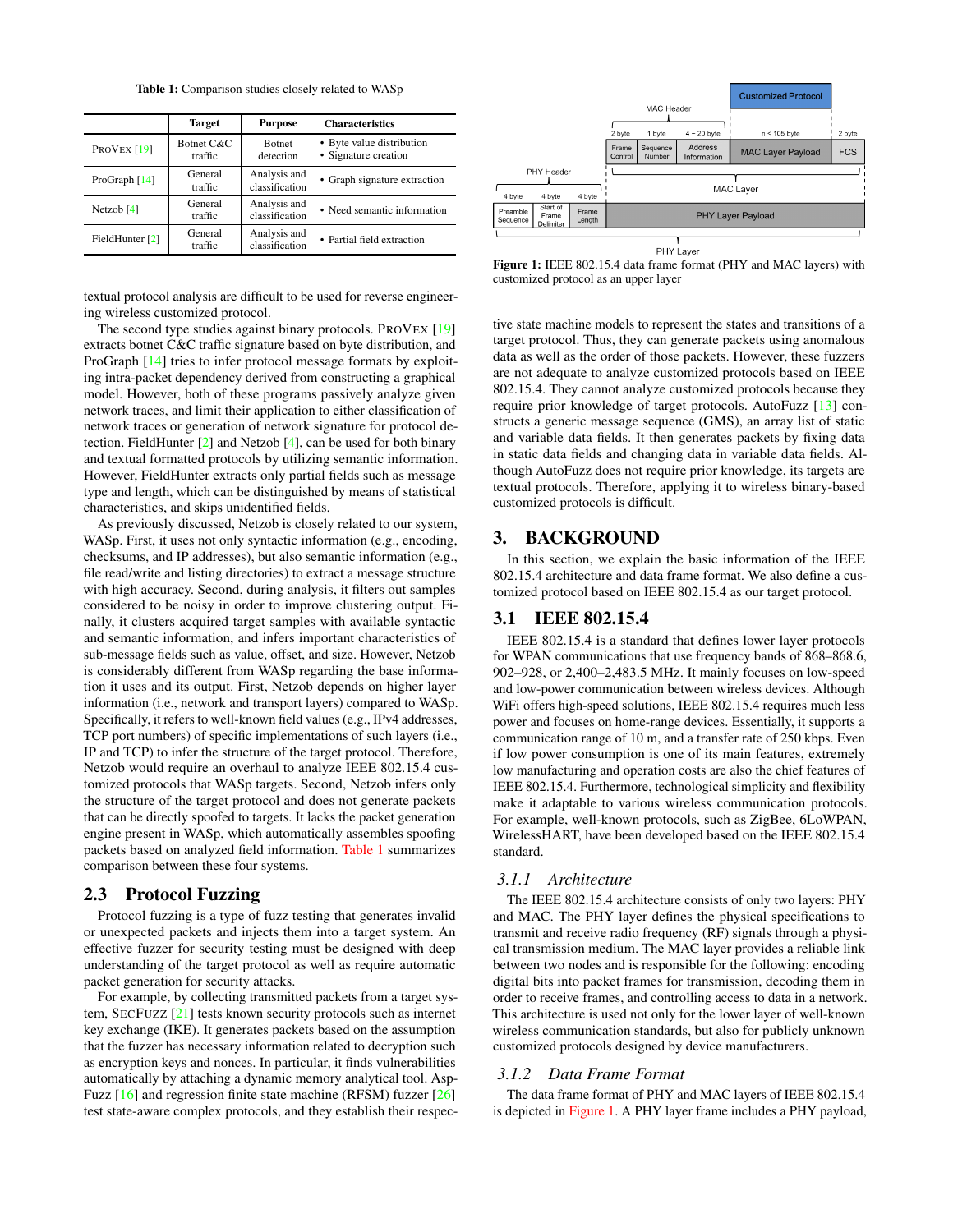which is a MAC layer frame that contains a MAC header, MAC payload, and frame check sequence (FCS). The MAC contains a frame control field (FCF), data sequence number, and address information. The MAC payload is the actual payload to be transmitted, and FCS is usually implemented as a CRC to detect common errors caused by noise in wireless communication channels.

As depicted in [Figure 1,](#page-2-2) MAC payload is the real target field that contains a protocol customized by various manufacturers for their systems. To analyze this customized protocol, information in a MAC header and FCS is used. First, FCF in a MAC header contains important bitmap information such as packet type, security enabled status, acknowledgment (ACK) request status, and addressing mode. If the security enabled bit is not set, no encryption is applied to the upper layer, which means the protocol can be analyzed by an attacker. Address fields and FCS are utilized for address reuse detection and noise filtering, respectively.

#### <span id="page-3-2"></span>3.2 Customized Protocol

The main target in this study is customized protocols designed by manufacturers themselves. Customized protocols can be identified by simply using deep packet inspection (DPI) tools such as Wireshark [\[12\]](#page-10-21). For example, if Wireshark indicates that an unknown protocol is a member of the IEEE 802.15.4 family of protocols (e.g., ZigBee and 6LowPAN) and payloads of their packets are abnormally parsed, then this unknown protocol can be considered as a customized protocol.

These customized protocols are widely used for various IoT devices. In this study, a customized protocol is defined as an upper layer protocol over well-defined PHY and MAC layers (i.e., IEEE 802.15.4). Because many wireless communication applications for IoT have several functionalities, complex protocols are not required. Thus, some manufacturers often use customized protocols instead of following existing standard protocols such as ZigBee and WirelessHART. In some cases, certain IoT devices seem to use ZigBee or some other standard WPAN protocols, but we found that they actually use customized protocols on top of IEEE 802.15.4. However, before capturing packets, recognizing whether a customized protocol is used in a wireless communication system is impossible. Therefore, finding proper target system for evaluation of WASp in [Section 6](#page-7-0) was difficult.

Customized protocols are not known publicly and vary according to devices or manufacturers. Therefore, analyzing customized protocols and generalizing them for automation are challenging. However, in many cases, customized protocols have several characteristics that enable unknown protocol analysis and spoofing attacks. These characteristics are as follows:

- MAC layer data such as source and destination addresses can be reused, because producing their own address system is burdensome.
- Common patterns such as ASCII bytes, periodically increasing or decreasing bytes, and sequential bytes are embedded.
- No authentication and poor packet integrity check are implemented. (e.g., using well-known CRC algorithms, checking only the increment of sequence numbers)
- Some bytes can be used without any alteration for spoofing attacks, because they are filled with fixed data regardless of the operation a target system.

Based on these characteristics, manually analyzing unknown customized protocols is possible. However, manual protocol reverse engineering is time-consuming and requiring new analysis for new targets.

Assumptions. To clarify the scope of our analysis, we assumed the following. First, the main purpose of protocol customization is neither flexibility nor convenience, but rather efficiency and lowpower consumption. For example, a command field having textual data such as a keyword usually requires more than one byte, but a binary data field that corresponds to predefined commands can be represented in one byte. Second, packets are not encrypted. While some of the standards support encryption, customized protocols we have seen have not been using encryption. Third, packets are not fragmented, as fragmentation increases cost and the amount of power consumption. Finally, an attacker has no access privileges to the target system. From packet sniffing to spoofing attack, all processes are performed remotely.

#### <span id="page-3-0"></span>4. ANALYSIS DESIGN

The final goal of this study is to analyze and reconstruct unknown wireless customized protocols over IEEE 802.15.4 for spoofing attacks at a high success rate. As a building block, we develop an analytical procedure for wireless spoofing attacks consisting of three phases inspired by the inductive approach. In this section, we provide an overview of our analytical procedure in three phases.

#### 4.1 Overview

[Figure 2](#page-3-1) represents an overview of our analytical procedure to spoof wireless communication systems using the customized protocols mentioned in [Section 3.](#page-2-0) Target devices employ IEEE 802.15.4 as PHY and MAC layers and an unknown customized protocol as an upper layer. Physical signals containing packets of a customized protocol are transmitted through a wireless channel (i.e., the air) that is publicly open. Because the target protocol is unknown, the starting point of analysis involves sniffing (i.e., collecting packets) by listening to RF signals in the proper wireless channel. For sniffing, we require an appropriate tool with an RF signal receiving and digital processing capability that can handle PHY and MAC layers such as KillerBee [\[24\]](#page-10-22) and universal software radio peripheral (USRP) [\[11\]](#page-10-23) with "gr-ieee-802-15-4" GNU radio module [\[3\]](#page-10-24) that fully support the IEEE 802.15.4 standard.

After collecting enough packets, attackers can reverse-engineer the customized protocol. Protocol reverse engineering is the most important and challenging part. An attacker needs to distinguish each field and determine their meanings in raw byte sequences with logical evidence or intuition. This process is extremely tedious, time-consuming, and even prone to errors. The more that fields are revealed, the more efficient the spoofing attack is, because employing brute-force at every field is practically impossible.

<span id="page-3-1"></span>

Figure 2: Overview of our analytical procedure for wireless communication sniffing and spoofing attacks against devices using customized protocols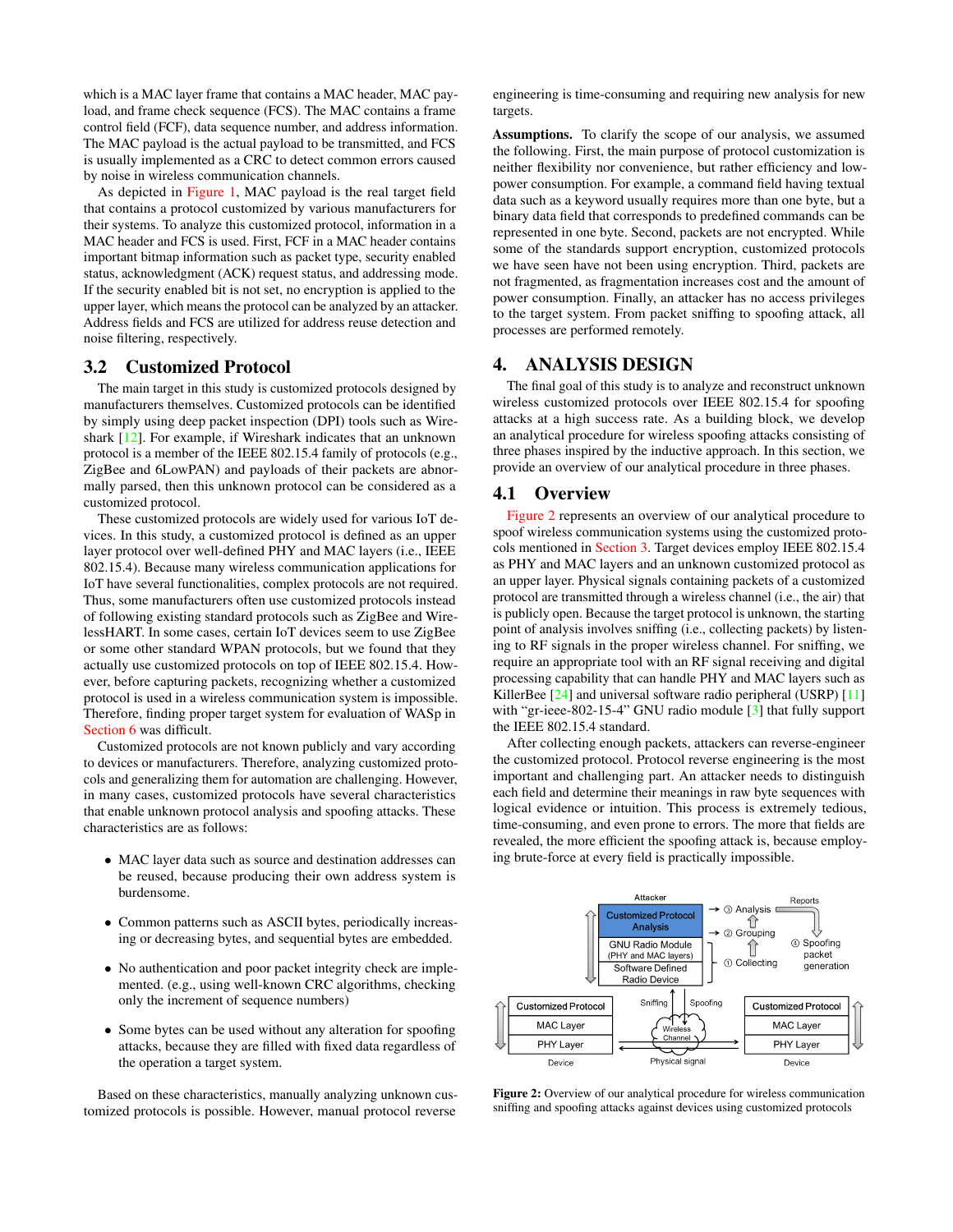In this study, we mainly focus on this protocol reverse engineering to generate possible spoofing packets efficiently. Therefore, our analytical procedure is built upon PHY and MAC layers as an lower layer. Generated spoofing packets can then be transmitted by the signal processing tool such as KillerBee and USRP.

## 4.2 Analytical Procedure

An inductive approach consists of observation, pattern, and theory. Similarly, protocol reverse engineering can be divided into three phases to make a spoofing attack possible for an IEEE 802.15.4 based customized protocol: collecting, grouping, and analysis as shown in [Figure 2.](#page-3-1) To understand the meaning of each field in a customized protocol, controlling the variance of packets in predictable conditions in the first two phases is necessary. We strongly believe that this three-step procedure is a generic approach for IEEE 802.15.4-based customized protocol reverse engineering.

#### <span id="page-4-2"></span>*4.2.1 Collecting Phase*

The first step in the collecting phase is to identify a communication channel. Because IEEE 802.15.4 has only 26 channels, by brute-forcing, we can identify the active channel that the target system uses. The collecting phase is usually considered as a simple process, as hardware supports this operation effectively. However, challenges in the subsequent phases totally depend on this packet collecting phase because any kind of contextual noises in this phase are hardly removed in the subsequent phases. Some variable factors or environments affect the variance of the packet data such as functionality, date, timing, and location. Note that all customized protocols utilize some of these data and their implementations can be somewhat different.

The functionality of a device is the most important factor to reverse engineer command related fields, and date and time are related to timestamps. The collecting phase has to run for sufficiently long time to clearly distinguish temporal information such as packet sequence number and time. The location is also highly related to the number of communication nodes. The number of nodes may complicate protocol reverse engineering. In other words, when the number of nodes is relatively small, the analysis become easier. By limiting the number of communication nodes, the entropy of address fields can be decreased. Therefore, if we can control these conditions, analysis becomes easier.

#### *4.2.2 Grouping Phase*

The second phase is a grouping process for the collected packets. Many types of packets exist in a typical digital communication protocol, such as request, response, command, and acknowledgment (ACK). The formats of these different types usually have different fields, and this difference causes the protocol analysis to be more complicated. By classifying the collected packets according to the source or destination addresses, we can obtain information about the request-response and command-ACK relationships. The length of the packet can provide useful information as well because different fields tend to have different packet lengths. For example, ACK packets are usually shorter than any other packets. Categorizing the collected packets according to the factors mentioned in the previous phase is also helpful.

## *4.2.3 Analysis Phase*

The last step is the actual analysis of hex or ASCII-valued byte data in the grouped packets. The important data in the sequence of grouped packets are those that are repeated, periodic, monotonically increasing or decreasing, and otherwise meaningful. Repeated data can be related to the control features of the two previous phases

Table 2: Inferable information according to attributes of each byte

<span id="page-4-1"></span>

| <b>Data Attributes</b>           | <b>Deducible Information</b>                                                       |
|----------------------------------|------------------------------------------------------------------------------------|
| Repeatability                    | Source/destination addresses                                                       |
| Periodicity                      | Time stamp (data or time),<br><b>Functional commands</b>                           |
| Monotonic increment or decrement | Sequence number                                                                    |
| Constant Field                   | Use the values of corresponding<br>byte positions as fixed for<br>spoofing attacks |

including source or destination addresses, functional commands, and others. Periodic data can also be interpreted as having various meanings based on their timing characteristics such as time interval. Sequence numbers and timestamps of packets usually appear as monotonically increasing data, and they can be decoded according to their cycles. For example, the cycles of date or time data can be 12, 24, or 60 in decimal or hex, whereas those of a sequence number can be a full byte size. In particular, repeated data in every packet without any change are important because an attacker can use them as fixed values for a spoofing attack without knowing detailed information. [Table 2](#page-4-1) summarizes inferable information based on attributes of each byte previously mentioned.

Because one byte of data can have several of these attributes, multiple analysis results are possible. With some criteria or algorithms used for scoring different analysis results, we can choose one or some results to generate possible spoofing packets. According to the analysis results, the uncertainty of each field can be reduced. Therefore, we can generate possible spoofing packets more efficiently.

#### <span id="page-4-0"></span>5. IMPLEMENTATION

Based on the design in [Section 4,](#page-3-0) we implemented an automatic wireless customized protocol reverse engineering tool named WASp. As its final output, this tool generates scored analysis reports and possible spoofing packets by automatically analyzing input files containing captured packets.

In this section, we present details of the implementation of each module and byte-level analysis in WASp. The entire program flow of WASp is shown in [Figure 3.](#page-5-0) WASp consists of four modules: parsing and grouping, byte-level analysis, report construction, and packet generation, which are marked  $(A, B, C)$ , and  $(D)$  in [Figure 3,](#page-5-0) respectively. Essentially, packet capture (pcap) files containing captured packets in specific conditions (mentioned in [Section 4.2.1\)](#page-4-2) and context files describing those conditions for each pcap file are used as inputs for our tool. Captured packets in pcap files are parsed and then divided into several groups  $(A)$ . After the grouping, the analysis module performs byte-level tests in each byte position for every group. We designed five byte-level tests: CRC, n-gram, entropy, feature, and range  $(B)$ . The results of each test are merged and scored as a report that includes basic protocol format information  $(C)$ . Finally, based on scored results in the reports, our tool automatically generates possible spoofing packets  $(①)$ . Because a report is generated for each group, a user can select a report to generate spoofing packets or refer all reports according to one's purpose.

# <span id="page-4-3"></span>5.1 Parsing and Grouping

Our tool requires two kinds of inputs: pcap files and context files for each pcap file. Pcap files contain raw data of captured packets, and context files contain information concerning capturing conditions in (keyword, value) tuples designated by a user or attacker. Because those conditions can be combined with a byte or field in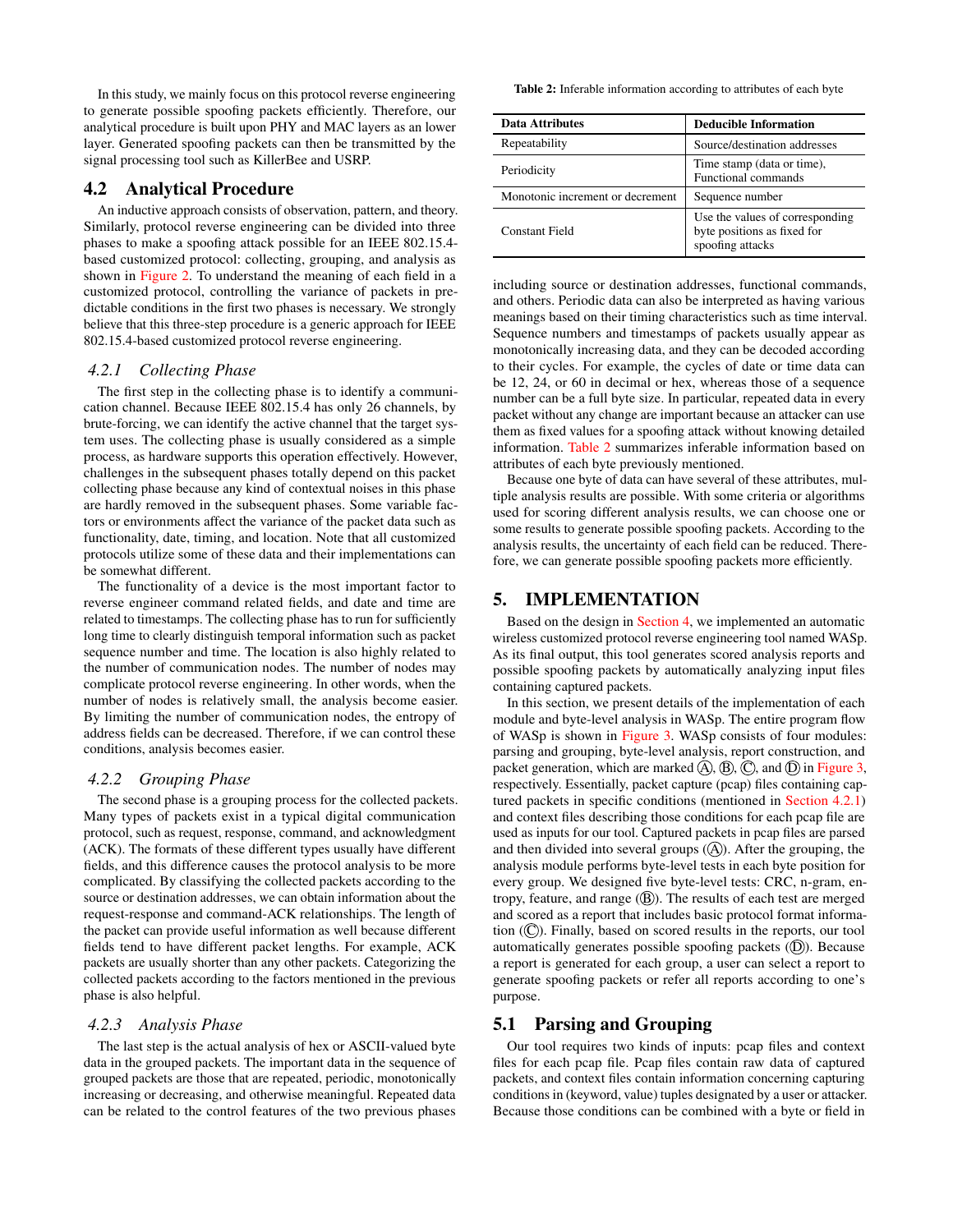<span id="page-5-0"></span>

Figure 3: WASp: Automatic protocol reverse-engineering tool design

captured packets, context files can add information necessary for subsequent analyses.

For analyses, parsing and extracting MAC layer information from MAC headers of packets in pcap files are necessary. In this process, packets with wrong MAC layer CRCs are filtered out because they can be considered as broken packets in wireless transmission. After parsing, packets in pcap files are grouped into several groups according to packet length, and each group can be divided again into several subgroups according to (source address, destination address) tuples derived from MAC layer information. Because WPAN packets need to have minimal length to ensure low transmission power, customized protocols use a packet length that is as short as possible considering the purpose of each type of packet. In other words, the packet length is the easiest and most effective criterion to cluster packets according to type. By grouping and sub-grouping, we can reduce entropy related to address fields and even identify possible address byte positions and the values of given network nodes in a customized protocol.

Groups and subgroups classified in this module can also be used to produce a network diagram of a target system. [Figure 4,](#page-5-1) which was automatically generated by WASp, shows an example of a network diagram for captured packets. Circles denote network nodes and their 2-byte hex values refer to MAC layer information in each node (i.e. addresses). Arrows refer to the direction of packet transmission, and next to each arrow, the byte length and number of corresponding packets are given. In addition, in [Figure 4,](#page-5-1) packets contained in each arrow represent a subgroup and packets with the same byte length represent a group. This is helpful in understanding network structures or sender-receiver relationships of customized protocols, which have many communication nodes.

## <span id="page-5-2"></span>5.2 Byte-Level Analysis

<span id="page-5-1"></span>

Figure 4: Example of network diagram for part of captured packets from PSD system as explained in [Section 6](#page-7-0)

As previously mentioned, we essentially assumed that most data in the target protocols use a single-byte data format to reduce power consumption for each packet transmission. Because we do not know the target protocols at all, this is our best assumption at this point.

In the byte-level analysis module  $(B)$  in [Figure 3\)](#page-5-0), which is the main analysis process, we implemented five byte-level investigations. These investigations are based on characteristics of customized protocols explained in [Section 3.2](#page-3-2) for use in analyzing the formats of customized protocols.

CRC Test. CRC is one of the simplest methods for checking packet integrity. Thus, in customized protocols, well-known CRC algorithms are usually adopted. This test determines CRC existence using an n-gram method in customized payloads for each group or subgroup. For the CRC calculation, we adopted PyCRC module [\[18\]](#page-10-25), which supports nine common CRC methods including CRC-16, CRC-32, and CRC-CCITT. Because we consider packets that have the same length as a group, this test detects the CRC method for each group and identifies the most frequent CRC method and its byte positions. We considered captured packets with unmatched CRCs not only in MAC layer but also in customized protocol layer as noise data, and we filtered them out for subsequent analysis.

N-gram Test. The purpose of the n-gram test is to locate reused MAC header data such as source addresses, destination addresses, and network IDs in customized layer data. We built databases for every possible contiguous  $n$ -byte sequence  $(n$ -gram data) from both MAC header and customized layer data. By comparing both  $n$ -gram databases with the same length for all packets in a group or subgroup, this test detects byte positions and lengths of reused MAC header data fully or partially.

In cases in which a group contains multiple subgroups, MAC header data of packets in the subgroups may be more consistent than those in the group. Therefore, results of an  $n$ -gram test for each subgroup are merged to conduct an *n*-gram test for the group.

Entropy Test. To measure the variance of each byte, we applied entropy (i.e., Shannon entropy), which means the average of information contained in each set of data in our analysis. In this test, we calculated each byte position's entropy in packets of a group or subgroup and the entropy of each context in context files related to that group or subgroup.

If the entropy value of a byte position is zero, it means that the byte position is fixed, and thus, we can simply use the fixed value as it is for spoofing packet generation. Non-zero entropy values are used in the subsequent steps.

Feature Test. For each pcap file, (context, condition) paired context information is manually written in a context file. The context infor-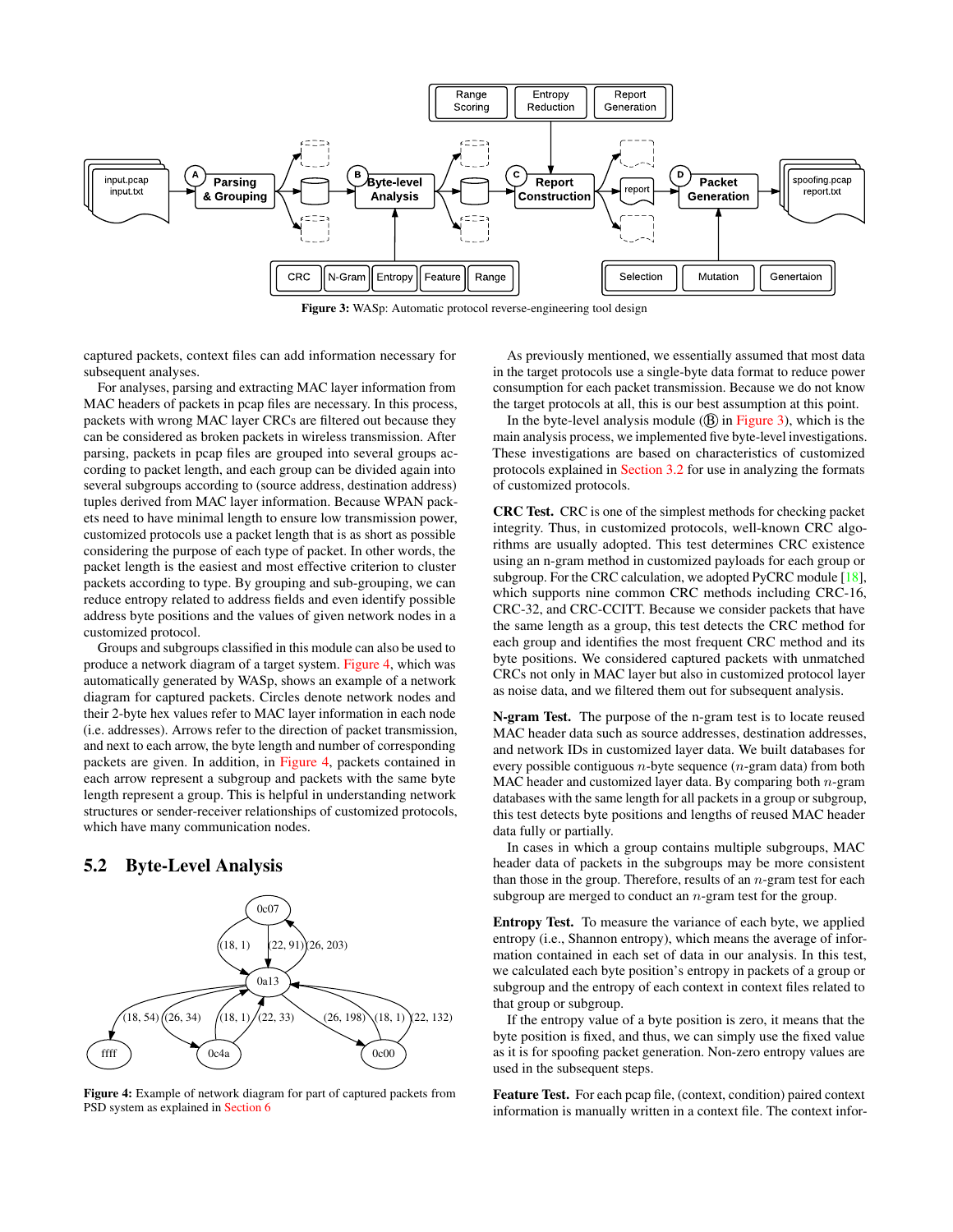<span id="page-6-0"></span>

Figure 5: Example of feature test in byte-level analysis module

mation describes conditions such as communication channel numbers among 26 physical communication channels in IEEE 802.15.4, specific operations that can be observed by an attacker (e.g., turning on/off or moving directions), capturing locations (for multiple sender-receiver pairs) when packets are captured in a pcap file. In the feature test, entropies for each byte position and each context calculated in the previous test are compared to identify context-related byte positions that have the same entropy value as that of context entropy. If the entropy of the  $n$ -th byte position is equal to that of the channel information, then we consider the  $n$ -th byte position related to the channel.

An example is given in [Figure 5.](#page-6-0) Three pcap files are recorded in different conditions, and each pcap file contains three packets with a byte length of seven shown in the left side of the figure. In this case, the entities of corresponding context files are (channel, 11) and (direction, up) for the first pcap file, (channel, 12) and (direction, down) for the second, and (channel, 13) and (direction, up) for the last. Entropies of each byte position for nine captured packets and context information (i.e., channel and direction) are shown in the right side of [Figure 5.](#page-6-0) Because the values of entropies are the same as those of channel and direction (0.92 and 1.58 in the fifth and fourth byte positions, respectively), our feature test contemplates that the fifth and fourth byte positions are meaningfully related to channel and direction, regardless of their byte values.

Range Test. To identify another useful piece of information in a group of unknown byte sequences, we classify each byte position by the range of changes of byte values into raw decimal, raw hexadecimal, ASCII decimal, ASCII hexadecimal, sexagesimal, printable, upper-case and lower-case-letter ranges. For example, if the changes in value of one byte position are bounded between 0x30 (character "0") and 0x39 (character "9") in a group or subgroup, then this byte position is classified as both ASCII decimal and printable ranges. In general, sequence number bytes use only decimal or hexadecimal values (both raw and ASCII formats), time stamp bytes are bounded in sexagesimal range, and the value of command bytes is in letters range. In this test, byte positions identified by CRC and n-gram tests as well as zero-entropy byte positions are excluded. As a result, a bitmap that contains ones at the same bit positions as the corresponding byte positions as well as zeros at other bit positions is generated for each range.

Because one range can be either a subset of or overlapped with other ranges, this test can generate multiple results. Therefore, to generate possible spoofing packets efficiently, scoring the multiple results with reasonable criteria is necessary. This scoring process is included in the next module.

#### <span id="page-6-2"></span>5.3 Report Construction

The purpose of the report construction module  $(\overline{C})$  in [Figure 3\)](#page-5-0) is to combine results of five tests in the byte-level analysis module to <span id="page-6-1"></span>Data: Results of range and entropy tests Result: Score list for multiple results of range test  $L \leftarrow$  the byte length of packets  $B_k[n] \leftarrow$  k-th result (bitmap) of range test ( $0 \leq n \lt L$ )  $H[n] \leftarrow$  a result of entropy test  $(0 \leq n < L)$  $scoreList \leftarrow$  an empty list foreach  $B_k$  do  $score \leftarrow 0$  $entropy_{range} \leftarrow$  the entropy of corresponding range for  $i \leftarrow 0$  to L do  $score \leftarrow score + \frac{B_k[i] \times H[i]}{I}$  $entropy_{range}$ end scoreList.append (score) end return scoreList

Algorithm 1: Scoring algorithm for results of range test

reduce entropy, and score overlapped results for some byte positions. In the last stage of this module, reports summarizing all results of automatic analyses are generated for every group and subgroup.

Range Scoring. As explained in the previous subsection, the range test derives multiple results. To determine the results to be used for generating possible spoofing packets, we developed a scoring algorithm that couples the results of range and entropy tests. This algorithm is briefly summarized in [Algorithm](#page-6-1) [1.](#page-6-1)

In the algorithm, entropies of each byte position bounded in a specific range are reflected in the score of a range test result, with the exception of byte positions identified by CRC and  $n$ -gram tests, as well as zero-entropy byte positions. In addition, scores are normalized with the maximum entropy of the specific range. Calculated scores are used to generate possible spoofing packets in the packet generation module.

Entropy Reduction. First, we mark fixed-value byte positions through whole packets in a group or subgroup (i.e., zero entropy). Second, even though actual values of byte positions are not fixed, we can regard them as fixed or limited-valued byte positions based on results of CRC, n-gram, and entropy tests. Therefore we can reduce entropies for some dynamic-value byte positions.

Our rules to reduce entropy are the following. Note that all threshold values in the rules are heuristically chosen.

- In a group or subgroup, if the number of packets that use the same CRC algorithm at the same byte positions in the CRC test is over 90 % of total number of packets, those byte positions are fixed as CRC bytes.
- In a group or subgroup, if the number of packets that reuse the same MAC layer information at the same byte positions in the n-gram test is over 80 % of total number of packets, those byte positions are fixed as the reused values.
- If the range of a byte position is specified by the range test, the values of the byte position are bounded in the specific range.
- If the actual entropy of one byte position is less than half the full entropy of a byte, the values of those byte positions are limited by their existing values in a group and subgroup.

Report Generation. Before spoofing packet generation, every result of previous analyses for each group and subgroup are integrated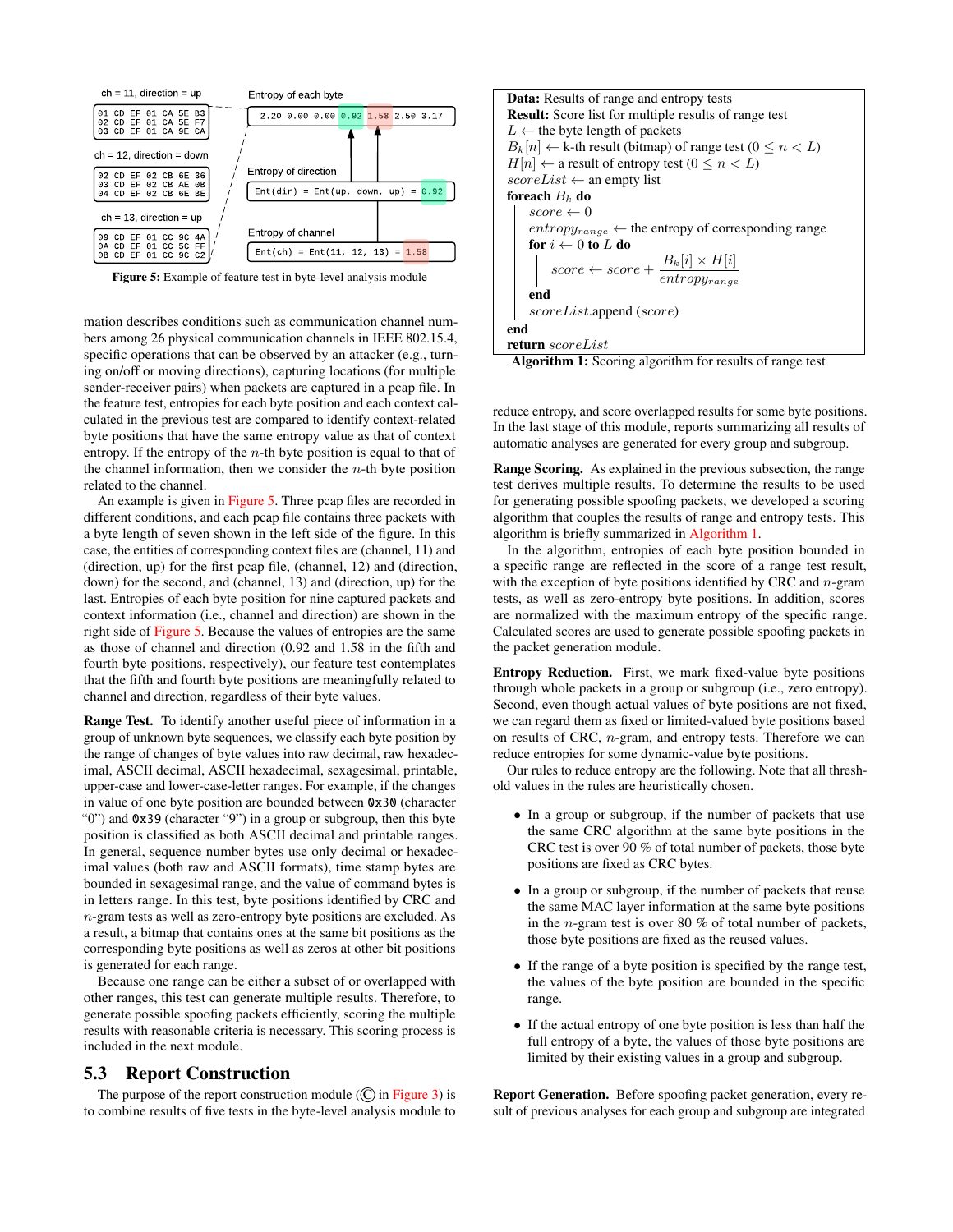into a report. Because all tests except the entropy test can have multiple results, we merged results of those tests in order of priority based on the certainty and importance of each test. Byte positions identified in the CRC test are first locked, and then the results of n-gram and feature tests are applied in order. Finally, zero-entropy byte positions are fixed. The results of the range test are not merged exclusively. Instead, they are listed as scores in a report, and the results of the range test with the highest score is used for packet generation. In summary, for each byte position of customized protocol payloads in a group or subgroup, a single merged analysis result and the listed results of the range test are included in a report.

## <span id="page-7-1"></span>5.4 Packet Generation

Based on reports for each group and subgroup, the packet generation module  $(D)$  in [Figure 3\)](#page-5-0) automatically generates pcap files containing possible spoofing packets. Because reports show results based on byte position, we have to assign appropriate values to each byte position for spoofing attacks. Byte positions can be separated into two types: fixed and variable byte positions. From an attacker's point of view, he or she can simply duplicate fixed byte positions for spoofing attacks. By contrast, variable byte positions should be handled analytically based on analysis results rather than brute-forcing for efficient spoofing attacks. WASp generates spoofing packets based on the following three steps.

Selection. According to the number of groups and subgroups, dozens of reports are generated in the report construction module. WASp can generate possible spoofing packets for all reports, but it is considerably time-consuming and inefficient to verify the success or failure of spoofing attacks for every generated packet from all reports. However, because packets in subgroups are also contained in groups, generating possible spoofing packets for groups only is sufficient. In addition, a user can select specific reports for spoofing packet generation by considering contexts or spoofing conditions such as communication direction and target address.

Mutation. Our analysis approach is optimized to reduce entropy by finding meanings and bounding possible values of each byte or field. Naturally, the more we reduce entropy, the fewer the number of possible spoofing packets that are generated. This means excessive entropy reduction can reduce the chances of success in spoofing attacks. Therefore, we can trade entropy reduction for the chance of success. To increase the success rate, we can also mutate a report. For example, if adjacent byte positions with different entropies are in the same range, the maximum value among different entropies can be used for all of them, although one of them can be applied to entropy reduction rules mentioned in [Section 5.3.](#page-6-2) This mutation can be enforced even for fixed byte positions.

Generation. After every process, all possible packets are generated according to the remaining entropies of each byte. These packets are used for spoofing attacks and in our evaluation.

## <span id="page-7-0"></span>6. EVALUATION

In this section, the performance of WASp is evaluated against two real-world targets: smart plug and PSD systems. Because of the unknown nature of customized protocols, we have no ground truth for our analysis results. Therefore, we use the amount of entropy reduction in our analyses and spoofing success rate in our experiments as evaluation metrics.

## 6.1 Target Systems

A smart plug system is an intelligent power metering system that basically consists of plug and controller units. The plug unit is controlled wirelessly by the controller unit and can turn the power of connected electrical devices on or off. In addition, it transmits the power usage information of the devices to the controller unit. For these functions, a customized protocol is used as wireless communication between the plug and controller units. We captured 217 packets in two contexts according to the functions of turning on/off and transmitting power usage information, to generate spoofing packets. The other target, a PSD system, prevents tripping and falling accidents at a platform, and it also reduces wind and dust caused by a train. Because the doors of both PSD and a train must be synchronized, PSD communicates with incoming trains wirelessly using a customized protocol. In our experiments, we captured 7,299 packets in 30 contexts which are combinations of five platforms, three trains, and both up and down directions.

We note that choosing target systems to evaluate WASp is limited because identifying whether a WPAN system uses a customized protocol before capturing packets is impossible.

## 6.2 Evaluation Metrics

For our evaluation, we used two evaluation metrics: the amount of entropy reduction and spoofing success rate. First, the amount of entropy reduction was used to demonstrate the efficiency of the automatic protocol analysis. Entropy is directly related to the number of generated spoofing packets, and too many spoofing packets cannot be transmitted in a reasonable time because of the limited speed of transceivers. For example, KillerBee, which in a SDR transceiver supporting IEEE 802.15.4, can ideally transmit as many as 500 packets per second, which means that nearly nine hours are required to transmit 3-byte brute-forced packets at least. Therefore, entropy must be reduced to a level sufficient to send in a limited time, especially for real-time spoofing attacks. In addition, the successful spoofing rate, which is the second metric, represents the accuracy of WASp. The high success rate proves that the formats and their values of spoofing packets generated by WASp (i.e., the report in [Figure 3\)](#page-5-0) are correctly constructed to approximate those of the actual customized protocol.

Therefore, both the amount of entropy reduction and the spoofing success rate must be considered to evaluate the performance of spoofing attacks. We note that although the main goal of this study is not to reveal the target protocol completely, WASp provides meaningful analysis results against the protocol. In addition, the results of WASp can be used to identify the most proper format of target protocols by analyzing successful and failed spoofing packets.

## 6.3 Evaluation Results

For our evaluation, we placed attacks on smart plug and PSD systems using automatically generated packets by means of WASp. Before actual analyses for generating spoofing packets, improper packets that contain wrong CRCs in MAC and custom layers were filtered out as noise packets through the process described in [Sec](#page-4-3)[tion 5.1](#page-4-3) and [Section 5.2.](#page-5-2) The change in the number of packets by filtering is shown in [Table 3.](#page-8-0) The numbers of packets that are used for actual analyses are given in the last row of [Table 3.](#page-8-0)

#### *6.3.1 Smart Plug System*

For our evaluation, we performed spoofing experiments against a smart plug system because it is a commercial product and under our control. Therefore, for this target system, both metrics were measured by experiments.

Grouping. From the analysis results of packets collected from the smart plug system, we identified three packet formats (i.e., three groups) whose byte lengths were 23, 24, and 35, respectively, and the number of corresponding packets were 22, 135, and 43, respectively.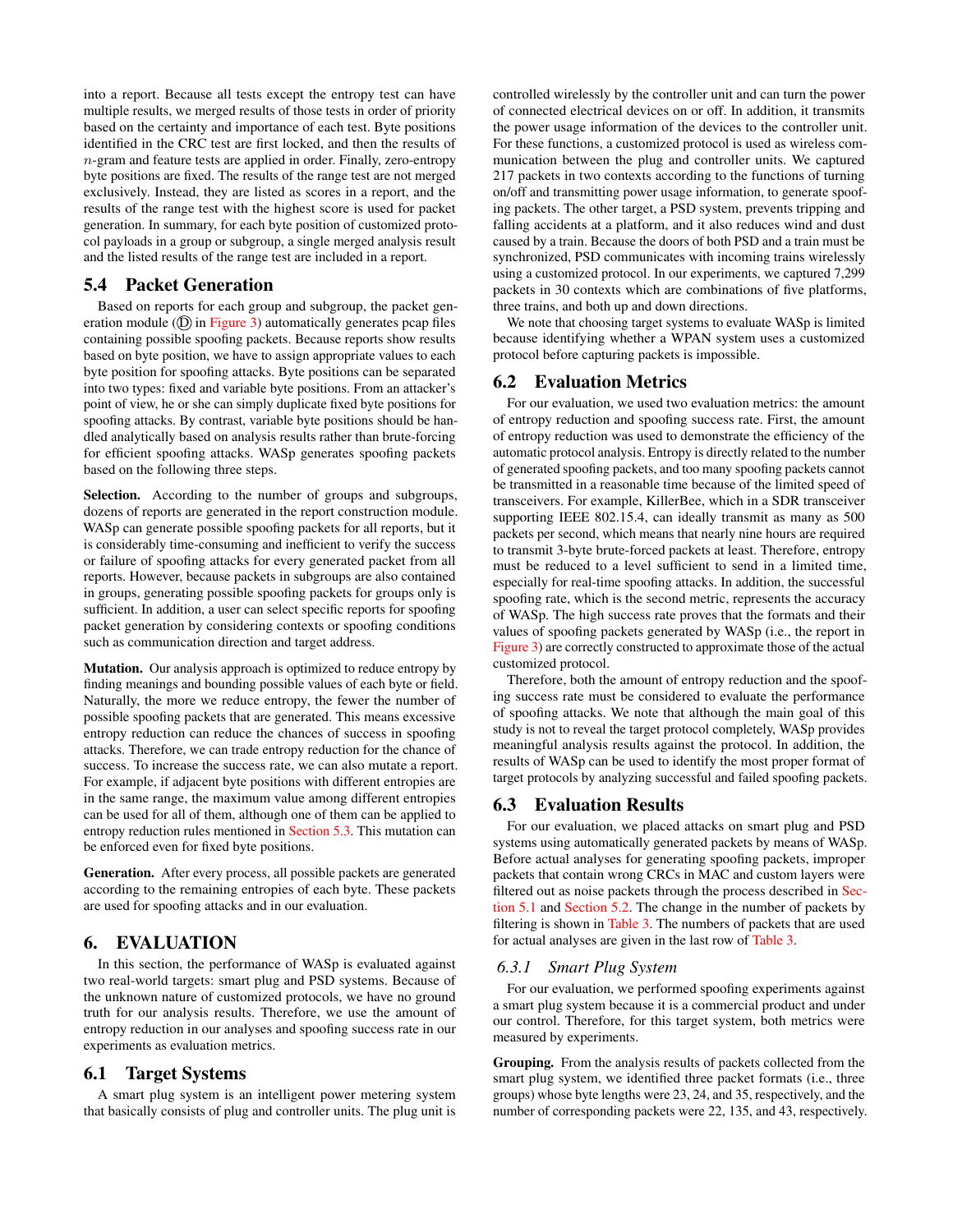Table 3: Results of noise packet filtering with CRC in MAC layer and custom layer for both target systems (No custom layer CRC is implemented for the smart plug system.)

<span id="page-8-0"></span>

|                                                             | # of Packets<br>(Smart Plug) | # of Packets<br>(PSD) |
|-------------------------------------------------------------|------------------------------|-----------------------|
| <b>Originally Captured Packets</b><br>without Filtering     | 217                          | 7.299                 |
| Remaining Packets after Filtering<br>Wrong MAC Layer CRC    | 200                          | 6.986                 |
| Remaining Packets after Filtering<br>Wrong Custom Layer CRC | 200                          | 6.963                 |

These groups had no subgroups. This means that packets in each group are transmitted in only one direction.

Results. The plug unit is targeted for spoofing attack experiments because it is an actuator controlled by the controller unit. Accordingly, possible spoofing packets are generated based on the report of the group with 135 packets and a 24 byte length. From spoofing experiments, we determined that spoofing was successful if any response packet was detected for each spoofing packet.

By WASp (without mutation as described in [Section 5.4\)](#page-7-1), a series of possible spoofing packets (Type 1) that has maximally reduced entropy were generated. To enlarge the coverage of spoofing packets, Type 1 was mutated as Type 2 and 3. The last entropy reduction rule in [Section 5.3](#page-6-2) was not applied for Type 2, and the entropy was increased for Type 3 as the mutation example in [Section 5.4.](#page-7-1) In other words, Type 1 is a subset of Type 2 and 3 for exclusively different byte positions. For each type, entropy reduction rates, the numbers of generated packets, and time duration to transmit all generated packets with a 0.2 seconds delay are shown in [Table 4.](#page-8-1)

Type 1, which is the main type, showed 95.50 % reduced entropy compared to the original entropy. When each packet is transmitted every 0.2 seconds, 1.3 minutes are required to transmit all generated packets theoretically. By mutating Type 1, which increases entropy, the greater the number of spoofing packets that are generated and the more time is required proportionally. To test all packets for Type 3, over two hours are required.

In spoofing experiments, sending packets continuously for approximately two hours is nearly impossible, especially for a real-time spoofing attack. To avoid this practical limitation and for a fair comparison of the three types, we transmitted 100 spoofing packets that were randomly chosen for each type. In addition, we tested for different speeds to transmit packets from 0.002 to 0.9 seconds per packet. All experiments were repeated 100 times. The spoofing success rates were averaged for 100 times of identical experiments as shown in [Figure 6.](#page-8-2)

The results show that the spoofing success rate increased from 0.002 to 0.1 seconds of the time interval according to the increased time interval per packet transmission and then stabilized after 0.2 seconds of the time interval. After stabilization, spoofing success rates for Type 1, 2, and 3 averaged 48.19 %, 5.52 %, and 47.09 %,

Table 4: Automatically generated spoofing packet types against a smart plug system (success rates are averaged over 10 identical experiments.)

<span id="page-8-1"></span>

|        | # of<br><b>Entropy</b><br>packets<br><b>Reduction Rate</b> |        | Time to transmit all<br>packets (0.2 seconds<br>delay) |  |
|--------|------------------------------------------------------------|--------|--------------------------------------------------------|--|
| Type 1 | 95.50%                                                     | 400    | 1.3 minutes                                            |  |
| Type 2 | 93.57%                                                     | 5,200  | 17.3 minutes                                           |  |
| Type 3 | 92.04%                                                     | 40,000 | 133.3 minutes                                          |  |

<span id="page-8-2"></span>

Figure 6: Spoofing success rate according to spoofing time interval from 0.002 to 0.9 seconds per packet (for 100 packets randomly chosen in possible spoofing packets generated by WASp)

respectively. Note that spoofing success rate of Type 1 and Type 3 are impressive results given the circumstances. Spoofing is performed without any internal system information such as current sequence number. Moreover, input datasets only contain limited number of packets during limited time span, making it impossible to guess the exact packet format.

When the time interval is too short, success rate is quite small, maybe because the device cannot handle packets in such a short time interval. Therefore, the graph shows the sharp increments of the spoofing success rate as the interval increases from 0 to 0.1 or 0.2 seconds. This means that for the spoofing test using spoofing packets generated by WASp, we cannot transmit spoofing packets and receive responses too quickly. Moreover, the total time for the spoofing test can be limited in some conditions, especially when a target system is not in our control. Hence, those packets should be generated efficiently. In other words, we have to lower the entropy of customized protocols during the analysis stage.

In the case of Type 2, the success rate significantly dropped compared to that of Type 1. Because the ratio of success rate drop between Type 1 and 2 (48.19 % and 5.52 %, respectively) is inversely proportional to the ratio of their packet numbers (400 and 5,200 in [Table 4,](#page-8-1) respectively), this drop means that most of those additionally generated packets failed to spoof. Based on this comparison, we can remove useless values for a particular byte, which is also helpful in further protocol analysis. While it utilizes two orders of magnitude more spoofing packets, average success rates for Type 3 is lower than Type 1. This is due to the sampling effect. For each type, we choose 100 samples randomly as discussed above.

#### *6.3.2 PSD System*

In contrast to our evaluation of the smart plug system, we could use only the amount of entropy reduction as an evaluation metric in that of the PSD system. Because of legal and safety concerns, we could not perform spoofing attacks and were unable to obtain a spoofing success rate in this evaluation. However, the entropy reduction results suggest that our analysis is effective and that a spoofing attack in real-world situation is possible. Moreover, we strongly believe that packets generated by WASp can spoof a PSD system in a real-world situation because the entropy of PSD's customized protocol is reduced sufficiently.

Grouping. We clustered 7,299 packets into 15 groups according to packet length before noise packet filtering. After filtering, we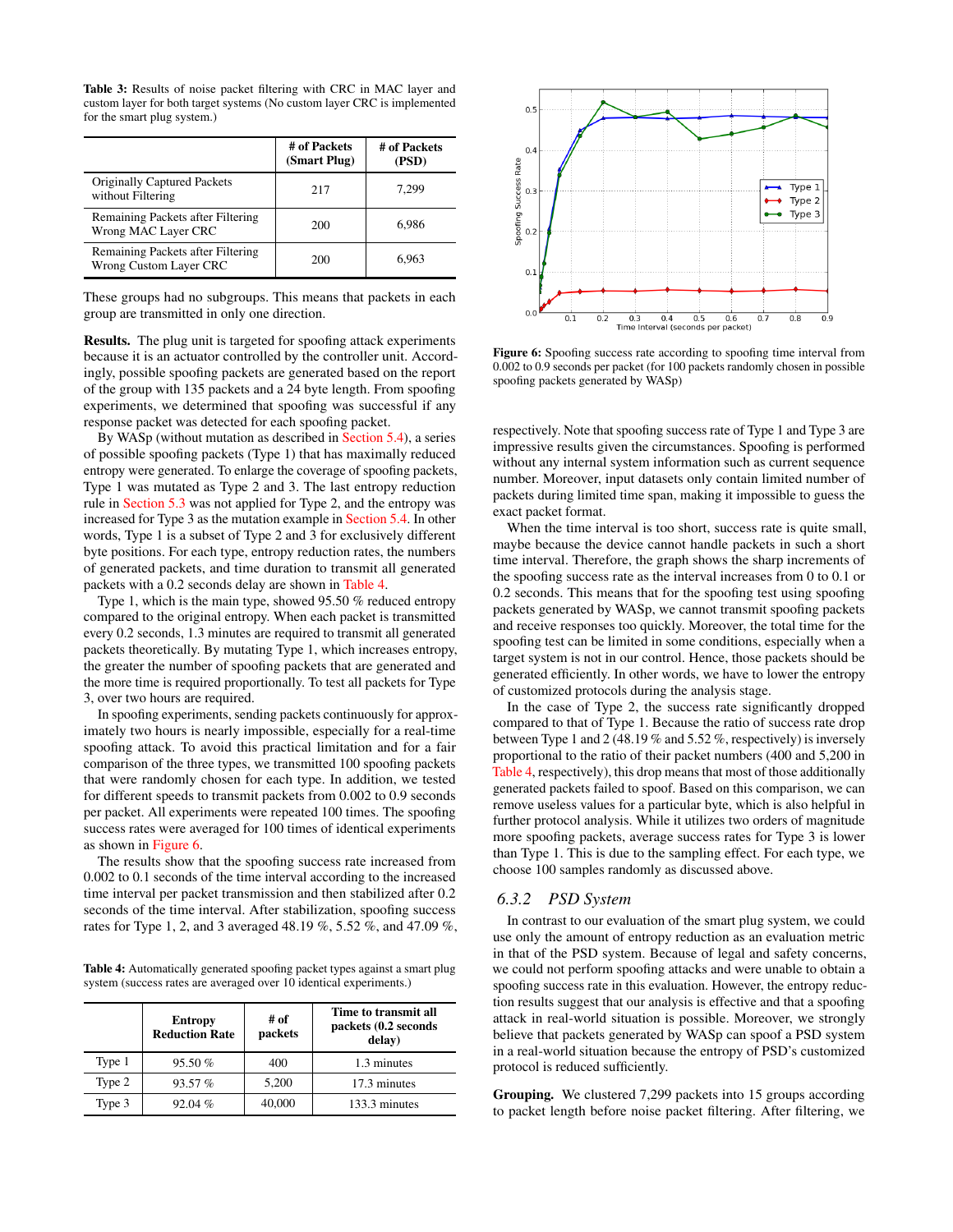excluded 336 packets, which represent only 4.6 % of the originally captured packets. However, among 15 groups, nine groups and two subgroups were filtered out. The removed groups consisted of a few packets and the number of these packets was not enough to automatically analyze. Therefore, those removed packets could be considered as noise for analysis. In addition, this means that the number of reports to which an attacker should refer was effectively reduced by filtering.

Results. [Table 5](#page-9-2) represents the results of entropy reduction by means of byte-level analysis  $(\widehat{B})$  in [Figure 3\)](#page-5-0) and report analysis ( $\overline{C}$ ) in [Figure 3\)](#page-5-0). However, three of them contained less than 0.2 % of the total packets, and two groups only contained a single packet. After filtering, three of the six groups contained more than 99.8 % of captured packets. Their entropy reduction results are listed in [Table 5.](#page-9-2)

Using WASp, the entropies of byte positions are decreased by anchoring those byte positions as CRC, reused MAC data, and context information, and then applying our entropy reduction rules [\(Section 5.3\)](#page-6-2) to collected packets of the customized protocol. The amount of entropy reduction for each group is summarized in the last row of [Table 5.](#page-9-2) The average entropy reduction rate is 88.11 % for three dominant groups.

# <span id="page-9-0"></span>7. DISCUSSION

Ground Truth. Customized protocols are proprietary protocols that have no accessible documentation related to protocol specification. We cannot know the exact protocol format. In other words, no ground truth exists to check whether packets are generated in the correct format. In addition, the target systems are a black box when an attacker has generally no privilege against program source code or firmware. Therefore, we evaluated our tool by performing spoofing attacks against the target system and measuring the attack success rate. As we mentioned in [Section 1,](#page-0-0) the initial purpose of this research is to improve the security of wireless customized systems by automating spoofing attacks. Therefore, we infer the correctness of our analysis results through the success rate of spoofing attacks. In other words, if the spoofing attack with generated packets is effective, then we can explicitly evaluate the accuracy of our automatic analysis without the original packet format.

Selection Bias. Our tool requires sufficiently many packets to derive exact analytical results for a high success rate of spoofing attacks. For example, if we assume that our tool collects packets for only a single day and one field in the collected packets indicates the date, this date field will be considered as a fixed field. Therefore, packets that are generated based on this analysis result can counter a spoofing attack on another day if the target checks the packet generation date. Not only as in this case, but also entropy, range, and feature tests may be incorrect because of the selection bias of collected packets, and this will adversely affect the quality of reports and packets. Therefore, users must consider possible field cases and collect packets that can cover all cases with sufficient randomness to remove selection bias.

Table 5: Results of entropy reduction for the customized protocol used in a PSD system

<span id="page-9-2"></span>

|                                 | Group 1 | Group 2  | Group 3  |
|---------------------------------|---------|----------|----------|
| Number of Packets               | 418     | 2,615    | 3.916    |
| <b>Custom Layer Packet Size</b> | 7 bytes | 11 bytes | 15 bytes |
| <b>Enrtopy Reduction Rate</b>   | 96.26%  | 90.04%   | 78.01 %  |

Incorrect Implementation of IEEE 802.15.4 CRC. Some vendors have implemented IEEE 802.15.4 CRC inaccurately on their IoT devices. For example, we collected IEEE 802.15.4 packets from a wireless parking space detection (WPSD) system in a hypermarket, and we found that they had wrong CRC values. Systems that possessed an extremely simple function and short wireless packet structure such as a WPSD system may work with CRC error. However, we could not analyze the protocol because we cannot guarantee that there is no error in the packets, as such errors will impair accurate analysis. Thus, this kind of system is out of scope for this study, and our tool filters packets that have a wrong MAC layer CRC or application layer CRC.

IEEE 802.15.4 Family Protocols. IEEE 802.15.4 defines only the PHY and MAC layers, and IEEE 802.15.4 family protocols such as ZigBee, Z-Wave, and WirelessHART have their own network layer on the MAC layer of IEEE 802.15.4. Although these protocols are based on IEEE 802.15.4, they are not within the scope of our tool. We assume that reusing the source and destination addresses and poor integrity checks are the characteristics of customized protocols. However, the family protocols do not have these characteristics. In particular, they support strong integrity checks such as keyedhash message authentication code (HMAC), so generating spoofing packets is impossible.

## <span id="page-9-1"></span>8. CONCLUSION

The main purpose of this study is to analyze and reconstruct unknown wireless customized protocols over IEEE 802.15.4 automatically. For this purpose, we classify the characteristics of these protocols and develop a novel methodology to analyze and reconstruct these protocols based on those characteristics. In addition, applying the methodology, we implement an automated wireless customized protocol spoofer called WASp for analysis and spoofing packet generation. Compared to manual analysis, WASp is proved to be much faster and to generate efficient analysis reports with five kinds of byte-level investigation. In particular, results of byte-level statistical analyses including entropy and range tests revealed that WASp identifies meaningful byte positions, bounds their values, and narrows the coverage down for spoofing packet generation efficiently. For evaluation, possible spoofing packets are generated based on the analyses by WASp, and we apply those packets to realworld commercial applications such as smart plug and PSD systems. Results reveal that, on average, our tool could reduce approximately 90 % of entropies for both target systems, and approximately 48 % of generated packets could spoof one of them.

Although several previous works have studied automatic reverse engineering of network protocols for intrusion prevention and detection, they focused on application-level protocols as their targets. Thus, they are not fully applicable to our target protocols, which possess little context information because of low-power requirements. Consequently, to the best of our knowledge, this study is the first to implement an automated protocol reverse-engineering tool specialized for unknown customized protocols over IEEE 802.15.4. We believe that WASp is a useful tool to understand customized protocols with unknown structures that do not include textual data. In addition, WASp can be used to secure those protocols and prevent potential spoofing attacks for IoT networks that use WPAN.

## 9. ACKNOWLEDGMENT

This research was supported by Next-Generation Information Computing Development Program through the National Research Foundation of Korea (NRF) funded by the Ministry of Science, ICT & Future Planning (No. NRF-2014M3C4A7030648)